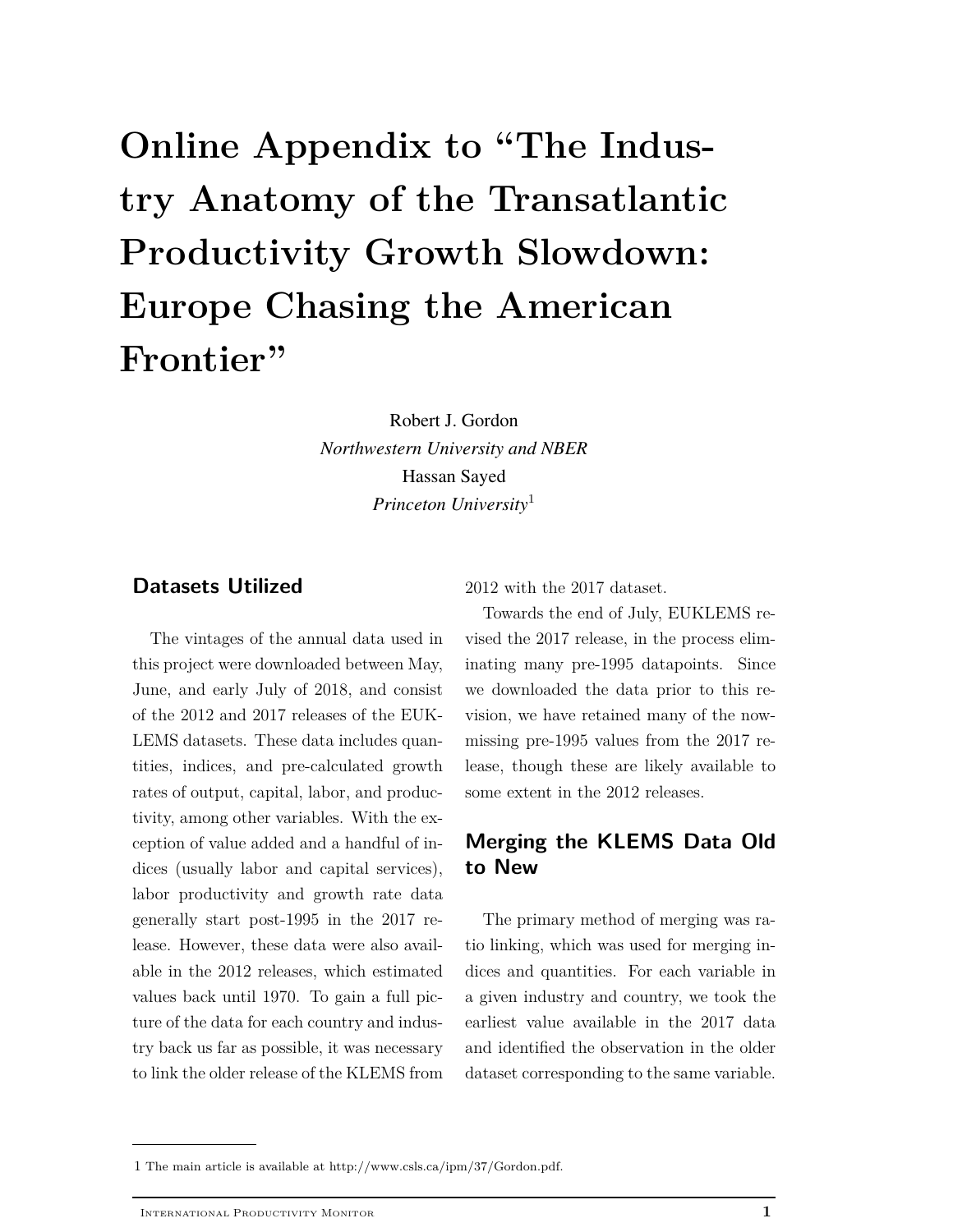We then computed the ratio of the 2017 datapoint to the 2012 datapoint for that year and multiplied all prior observations by this ratio. The consequence of using this procedure was that growth rates were preserved across the old and new data without any jumps or discontinuities at the point of merging.

In the case of pre-calculated growth rates, datapoints were simply appended. That is, if time *t* were the last year that the growth rate for a variable was available in the 2017 data, then at time *t-1* and earlier, the growth rates for 2012 were used without any transformation. This method of appending growth rates is equivalent to ratio-linking indices, since ratio-linking ultimately multiplies the earlier subset of data by a uniform constant, preserving growth rates.

# **Growth Accounting and Capital/Hour Contributions**

The EUKLEMS data provide a handful of pre-calculated growth rates in its releases. These include:

- 1. *VA\_Q*, growth rate of real value added;
- 2. *VAConTFP*, contribution of TFP growth to real value added growth;
- 3. *VAConLC*, contribution of labor composition growth to *VA\_Q*;
- 4. *VAConH*, contribution of hours growth to *VA\_Q*;
- 5. *VAConKIT*, contribution of ICT capital services growth to *VA\_Q*;
- 6. *VAConKNIT*, contribution of non-ICT capital services growth to *VA\_- Q*;
- 7. *VAConK*, contribution of capital ser-

vices growth to *VA\_Q*, which is the sum of *VAConKIT* and *VA-ConKNIT*;

8. and *LP1\_Q*, the growth rate of value added per hour as calculated by the sum of contributions

These contributions to value added per hour are governed by the following equation:

$$
VAQ_t = VAConTFP_t + VAConLC_t
$$

$$
+ VAConH_t + VAConKIT_t
$$

$$
+ VAConKIT_t
$$
(1)

Let  $s^{IT}$  be the share of ICT capital services in production, *s NIT* the share of non-ICT capital, *y* value added growth, *lc* labor composition growth, *h* hours growth,  $k^{IT}$  ICT capital growth, and  $k^{NIT}$  non-ICT capital growth. Then, this equation can also be written as:

$$
y_t = t f p_t + (1 - s^{IT} - s^{KIT}) (lc_t)
$$

$$
+ (1 - s^{IT} - s^{KIT}) (h_t)
$$

$$
+ s^{IT} k_t^{IT} + s^{NIT} k_t^{NIT} (2)
$$

Extensive *VAConKIT* and *VAConKNIT* data were not available for the U.S., so we primarily utilized *VAConK* by adding together *VAConKIT* and *VAConKNIT*. For consistency, we also did this with the Europe data. Because of the identity above, this equation can be simplified to:

$$
y_t = tfp_t + (1 - s) (lc_t)
$$

$$
+ (1 - s) (h_t) + sk_t
$$
 (3)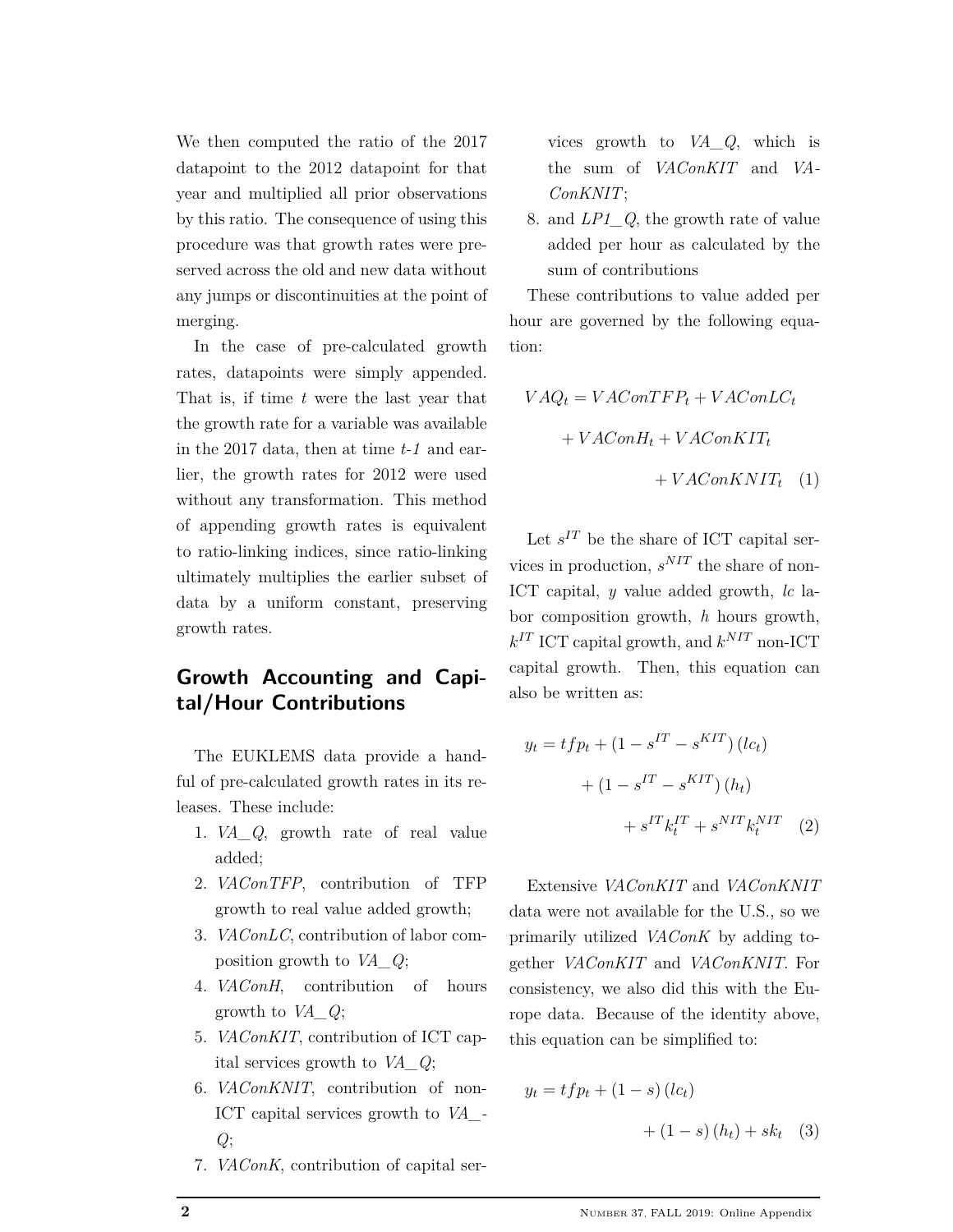where *s* is defined so that  $sk_t = s^{IT}k_t^{IT} +$  $s^{NIT} k_t^{NIT}$  $t^{NII}$ .

On the other hand, *LP1\_Q* (or *lp*), which is value added per hour, can be written as:

$$
LP1Q_t = lp_t = y_t - h_t = tfp_t
$$
  
+ 
$$
(1 - s) (lc_t) + (1 - s) (h_t)
$$
  
+ 
$$
sk_t - h_t = tfp_t + (1 - s)(lc_t)
$$
  
+ 
$$
s(k_t - h_t)
$$
  
= 
$$
VAQ_t - h_t = VAConTFP_t
$$
  
+ 
$$
VAConLC_t + s(k_t - h_t)
$$
 (4)

Concretely, labor productivity growth is TFP growth + the contribution of labor  $composition + the contribution of capital$ per hour, i.e. capital's share multiplied by the growth rate of capital less the growth rate of hours. The contribution of capital per hour will be denoted by *ConK/H*.

One way to calculate *ConK/H* is to use nominal expenditure on labor and capital to retrieve labor's share, multiply the contributions of hours by  $\frac{s}{1-s}$ , and subtract this from VAConK. However, since *LP1\_- Q*, *VAConTFP*, and *VAConLC* are already given by KLEMS, we can simply calculate ConK/H as a residual. That is,

$$
LP1Q_t - VAConTFP_t
$$
  
- 
$$
- VAConLC_t = ConK/H_t
$$
 (5)

We indeed employ this method in the data to calculate the contribution of capital per hour. Not only does this satisfy the identity above and allow the given contri-

butions to add up to labor productivity, it also prevents any error related to computing *ConK/H* by hand using labor's share.

# **Calculating Earlier LP1\_Q Values**

There are two labor productivity variables of interest available in the KLEMS data: " $LPI_Q$ " and " $LP_I$ " — while the former is a growth rate calculated bottomup as a sum of contributions, the latter is an index that directly divides value added by the hours index. The former is available only in the 2017 release, while the latter is available in both the 2012 and 2017 datasets. Since this project is concerned with breaking down labor productivity growth into its components, we utilize *LP1\_Q* instead of *LP\_I*.

However, since *LP1\_Q* is unavailable in the 2012 data, we use the growth of the *LP\_I* index to proxy for any earlier years where *LP1\_Q* is unavailable — we append the growth rate of *LP\_I* to any data points prior to the earliest year where *LP1\_Q* is available.

#### **A Note on Anomalous UK Data**

Upon a cursory observation of the UK KLEMS series for *LP1\_Q*, the year 1995 sticks out as an anomaly: the data source has labor productivity growth for the total economy listed at 23.5 percent, mining at 58 percent, and much of manufacturing above 15 percent. Although this result is likely due to an error in the original dataset, the data cannot be properly corrected if the source of that error is unknown. To correct for this problem, we cal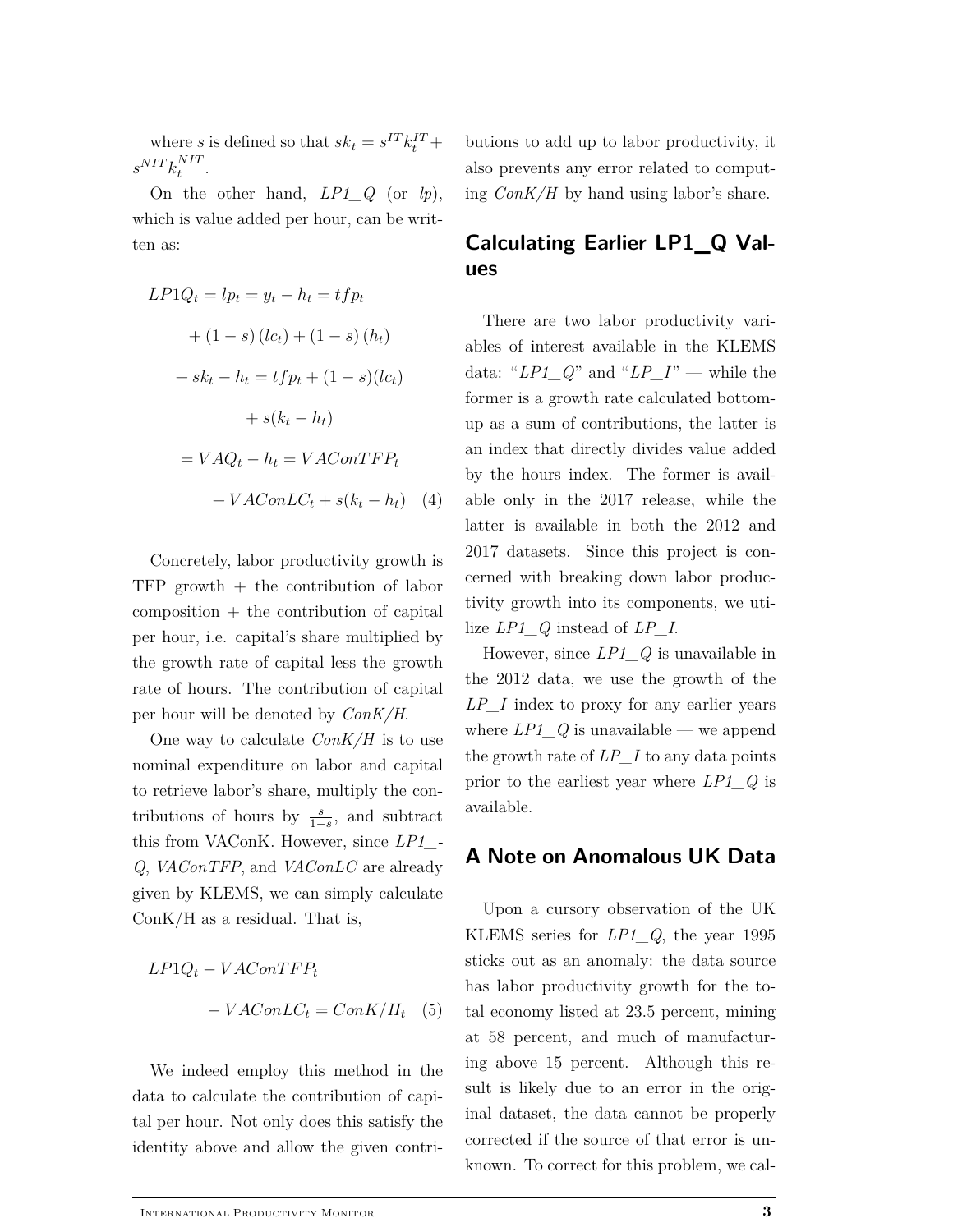culate the level of UK labor productivity in 1995 as the average of the values in 1994 and 1996.

# **Aggregating the Commodities and Services industries**

The KLEMS data are divided into two types of industries: commodities producing, alphanumeric industries A through F (Agriculture through Construction) and services producing industries G through S (Wholesale & Retail through Arts & Entertainment). To examine trends within both of these types of industries, we create aggregates for "Commodities" and "Services" by combining data from different subindustries into a single aggregate. In the case of nominal variables like gross output and value added, we simply add the values of each sub-industry. For indices and growth rates, we compute a weighted sum of the values of each sub-industry's index or growth rate, where the weights are the shares of nominal value added of that industry in the entire value added of an aggregate. For example, the weight for the commodities producing "Agriculture" industry would be the value-added of Agriculture divided by the sum of value added for industries Agriculture through Construction, i.e. the total value-added of commodities.

## **Creating the EU-10 Aggregate**

To examine productivity behavior in a European aggregate, we use the same weighting technique as described above for Commodities and Services. In this case, the source of our weights are the real PPP-adjusted GDPs of European countries, taken from the Conference Board Total Economy (TED) database, divided by the sum of those GDPs. We utilize a procedure of moving weights; since the data for different European variables start at different times, we take account of whether those countries are available in the dataset before assigning weights. For example, for the year 1974, only Germany, Italy, and the UK have data available for TFP growth. Because of this, we take the weight for Germany in 1974 to be the GDP for Germany divided by the sum of the GDPs of Germany, Italy, and the UK (rather than the entirety of the EU-10). As more countries enter into the dataset, we incorporate these new countries into the weights: when the Netherlands enters the dataset in 1980, for example, the weight for Germany is the GDP for Germany divided by the sum of the GDPs of Germany, Italy, the UK, and the Netherlands.

## **European Value Added**

Although it is straightforward to convert growth rates or indices to aggregates with the TED GDP weights, calculating nominal value added poses a challenge, as the EU KLEMS country-level datasets are all in terms of millions of national currency. To circumvent this issue, we used the TED GDP data as representative of the KLEMS Total Economy aggregate ("TOT") and normalized each country's industry's valueadded to TED PPP units.

To calculate PPP adjusted value added for country *j* and industry *i*, we took the industry's share of TOT value added and multiplied it by the TED GDP for that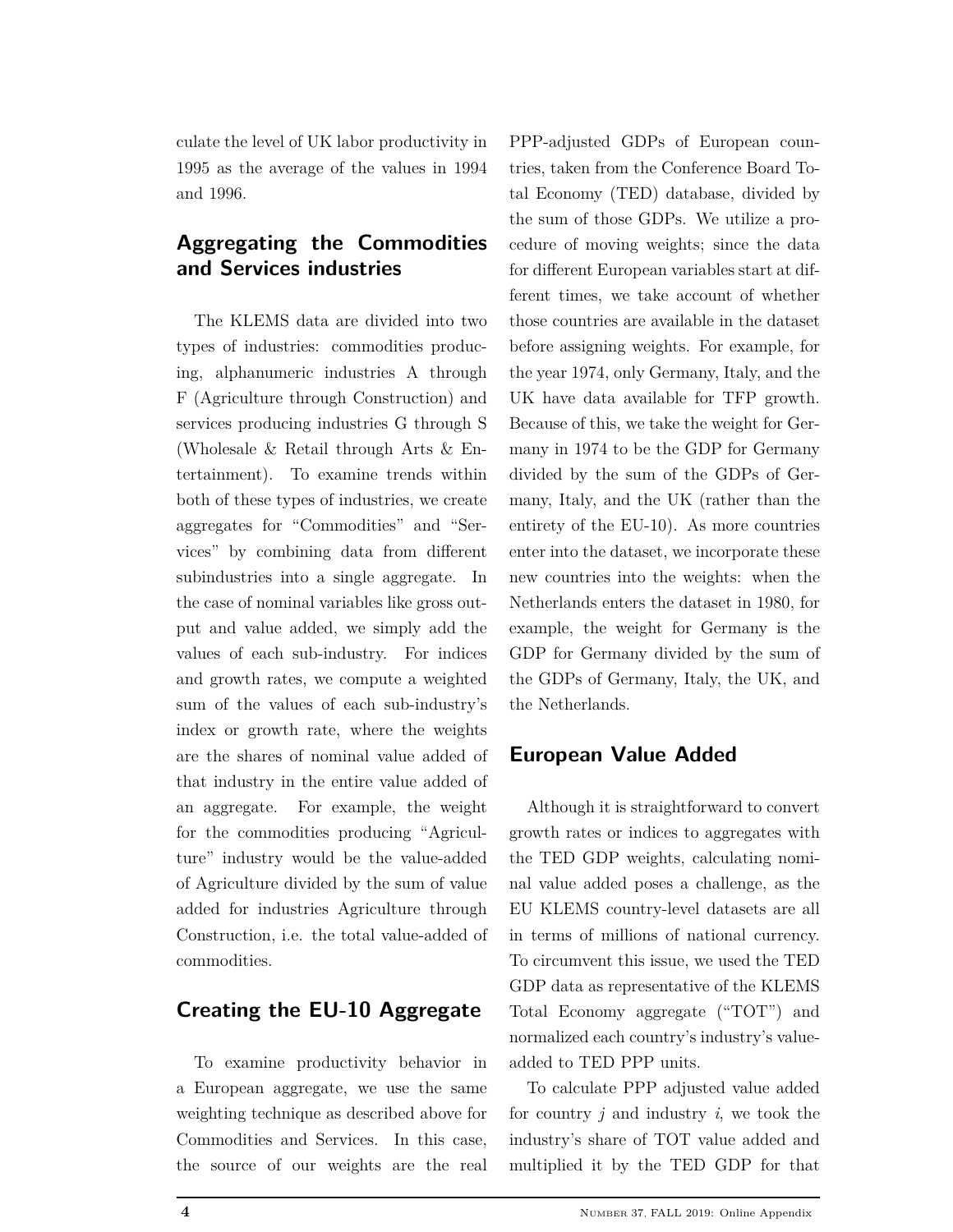country:

$$
VA^{adj}_{i,j} = \frac{VA^{KLEMS}_{i,j}}{VA^{KLEMS}_{TOT,j}} GDP^{TED}_{j}
$$

Then calculating aggregate value-added for the EU-10 only required summing up the VA terms of each individual country.

# **Extending the US Further: The WorldKLEMS Dataset**

Although EUKLEMS mostly has U.S. growth rates back until 1977 (and some nominal indices back to 1970), a dataset from Dale Jorgensen and his collaborators on the WorldKLEMS website provides detailed data on the US back until 1947 in a similar format to the EUKLEMS data. We use the 2013 release of the data; the vintage was downloaded in mid-July of 2018. The range of this data is from 1947-2010. Instead of linking these data directly to the 2017 release of EUKLEMS, we first linked the earliest data in the 2017 release to the

earliest points in the 2012 release, and then linked the WorldKLEMS data to the earliest point of the 2012 data.

The primary limitation of this World-KLEMS data is that the industry categories use an older revision of the ICIS (Rev 3), while the EUKLEMS data uses Rev 4. Hence, we have linked older industry categories into the newer ones. Table A1 details those re-classifications of data — some were left unlinked, while others were formed by aggregation. Aggregation of smaller industries into larger ones was done in the same way as the commodities and services aggregates discussed above, using value added weights for indices and growth rates and direct addition for nominal quantities.

The only industries that were could not be successfully merged were 58-60, 61, 62- 63, M-N, R, and S, indicated in orange in Table A1. Of these, the only unmarked industry which was consequential to our analysis was M-N, Professional Services. For that reason the Professional Services industry is omitted for the period 1950-72 in several of the tables and figures.